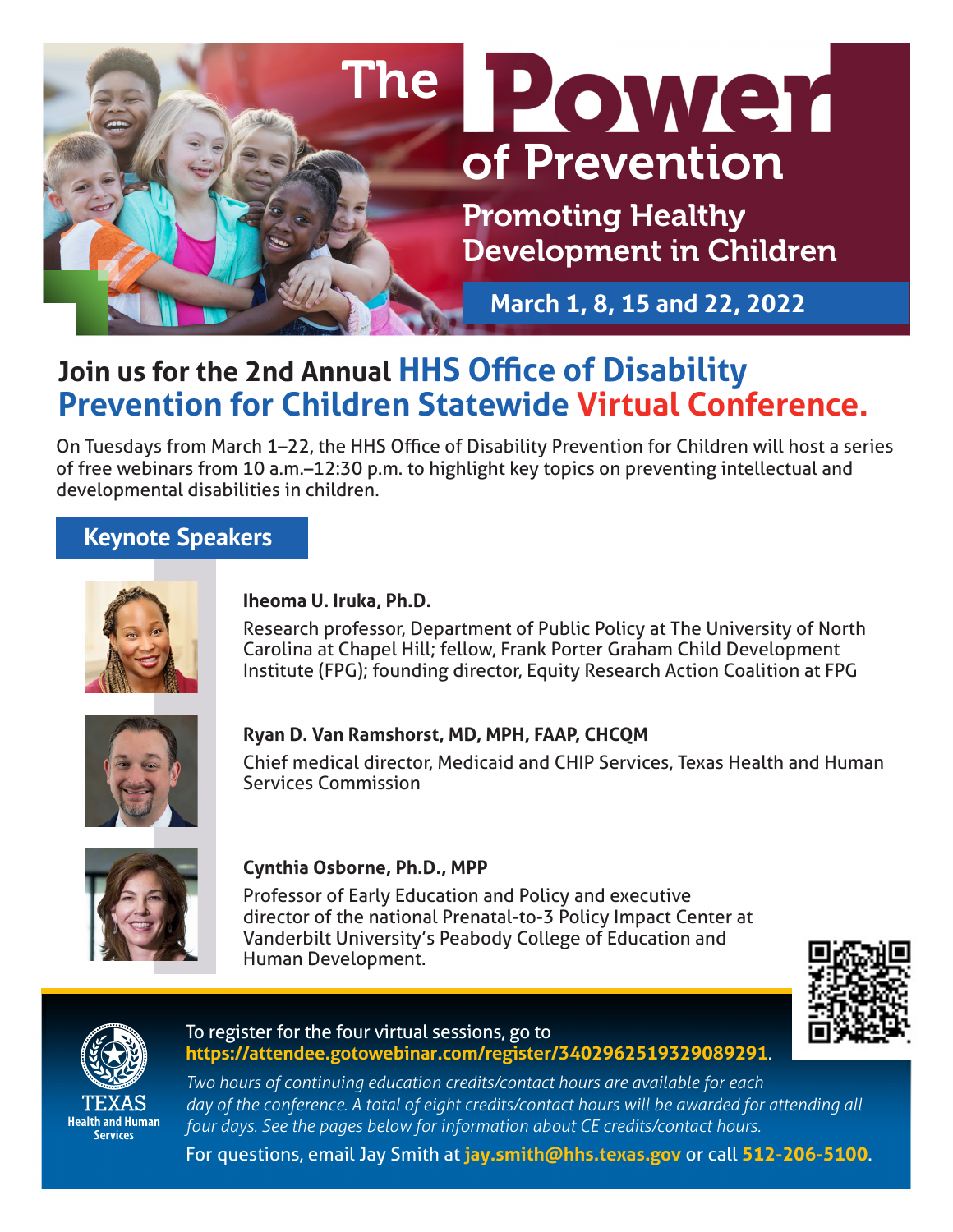## **Continuing Medical Education:**

The Texas Department of State Health Services, Continuing Education Service is accredited by the Texas Medical Association to provide continuing medical education for physicians.

The Texas Department of State Health Services, Continuing Education Service designates this live event for a maximum of 8.00 *AMA* PRA *Category 1 Credit(s)TM*. Physicians should claim only the credit commensurate with the extent of their participation in the activity.

## **Continuing Nursing Education:**

The Texas Department of State Health Services, Continuing Education Service is accredited as a provider of continuing nursing education by the American Nurses Credentialing Center's Commission on Accreditation.

The Texas Department of State Health Services, Continuing Education Service has awarded 8.00 contact hour(s) of Continuing Nursing Education.

## **Certified Health Education Specialists:**

Sponsored by The Texas Department of State Health Services, Continuing Education Service, a designated provider of continuing education contact hours (CECH) in health education by the National Commission for Health Education Credentialing, Inc. This program is designated for Certified Health Education Specialists (CHES®) and/or Master Certified Health Education Specialists (MCHES®) to receive up to 8.00 total Category I contact education contact hours. Maximum advanced-level continuing education contact hours available are 8.00.

## **Certified in Public Health:**

Up to 8.00 CPH Recertification Credits may be earned at this event.

## **Licensed Marriage and Family Therapists:**

The Texas Department of State Health Services, Continuing Education Service, the continuing education provider, ensures that the education provided is related to the practice of marriage and family therapy; and that the individual(s) presenting the information have the necessary experience and knowledge in the topic(s) presented. The Texas Department of State Health Services, Continuing Education Service has awarded 8.00 hour(s) of credit.

## **Licensed Nursing Facility Administrators:**

The Texas Department of State Health Services, Continuing Education Service is approved to provide Licensed Nursing Facility Administrator continuing education hours, per LTCR Licensing and Credentialing, HHSC Regulatory Services. This program has been approved for Continuing Education for 8.00 total participant hours.